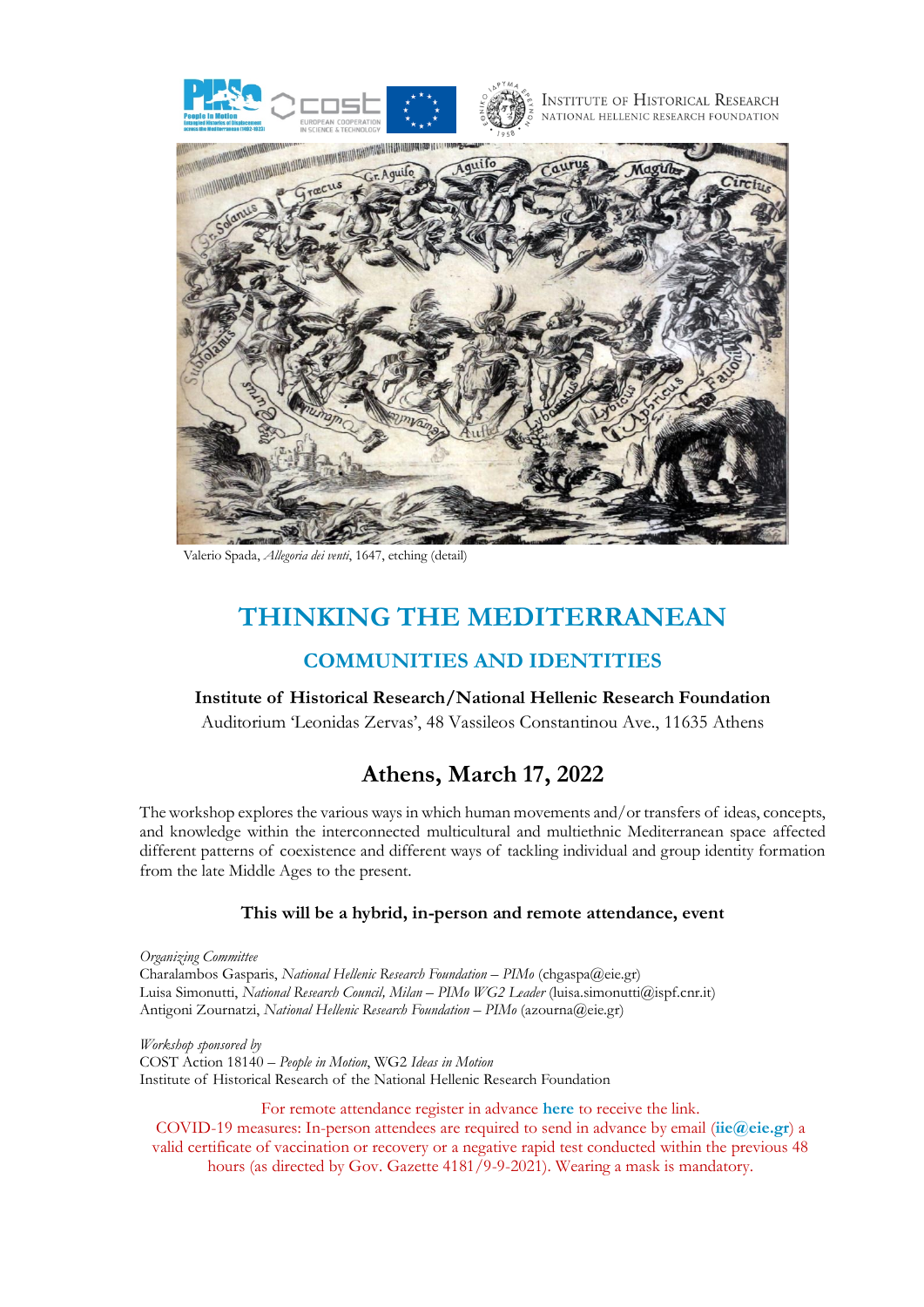



## **PROGRAM**

**09.00:** *Welcome addresses*

Institute of Historical Research, National Hellenic Research Foundation COST Action 18140 – People in Motion, WG2 Ideas in Motion

**09.20: Velika Ivkovska**, *The multicultural face of the Aegean port town of Kavala in Ottoman times* **09.40: Luca Orlandi**, *Galata in the Ottoman era: urban culture and transitions of the former Genoese colony through the ages (1453-1923)*

**10.00: Kalliopi Amygdalou**, *Encounters with antiquity and identity formation in nineteenth-century rural Ionia: the case of Gülbahçe, Izmir*

**10.20-10.50**: Discussion **10.50-11.20: Coffee break**

**11.20: Umberto Signori**, *Stories of mobility, stories of belonging: in the footsteps of Greek-speaking Venetians in the early modern eastern Mediterranean*

**11.40: Daphne Lappa**, *Mapping mobility in eighteeth-century eastern Mediterranean: Jews, Muslims and non-Catholics in the* Casa dei Catecumeni *of Venice*

**12.00: Vasileios Syros**, *Venice as a political laboratory: Jewish and Greek negotiators of difference*

**12.20-12.50**: Discussion **12.50-14.00**: **Lunch**

**14.00: Randi Deguilhem**, *Beyond communal identities: citizenship, responsibilities and rights of the individual vis-à-vis the state within the southeastern Mediterranean nineteeth-century nahda movement* **14.20: Eleni Kyramargiou**, *Rethinking the refugee experience in Greece: a century of movement, 1922- 2022*

**14.40: Emanuel Beška**, *The emergence of modern Palestinian identity in the late Ottoman period*

**15.00**-**15.45:** Discussion - **Closing remarks 15.45-16.15**: **Coffee break**

**16.15 - 17.00: Keynote Talk** (Joint event of the WG2 Workshop and the PIMo Management Committee Meeting)

**Maria Papapavlou**, *Identities, politics and music: the case of the Arab Andalusian musical heritage in the Maghreb*

## **17:00-20:00: PIMo Management Meeting**

*Convened and moderated by* **Giovanni Tarantino** *(University of Florence – PIMo Action Chair) and*  **Katrina O'Loughlin** *(Brunel University London – PIMo Action Vice-Chair)*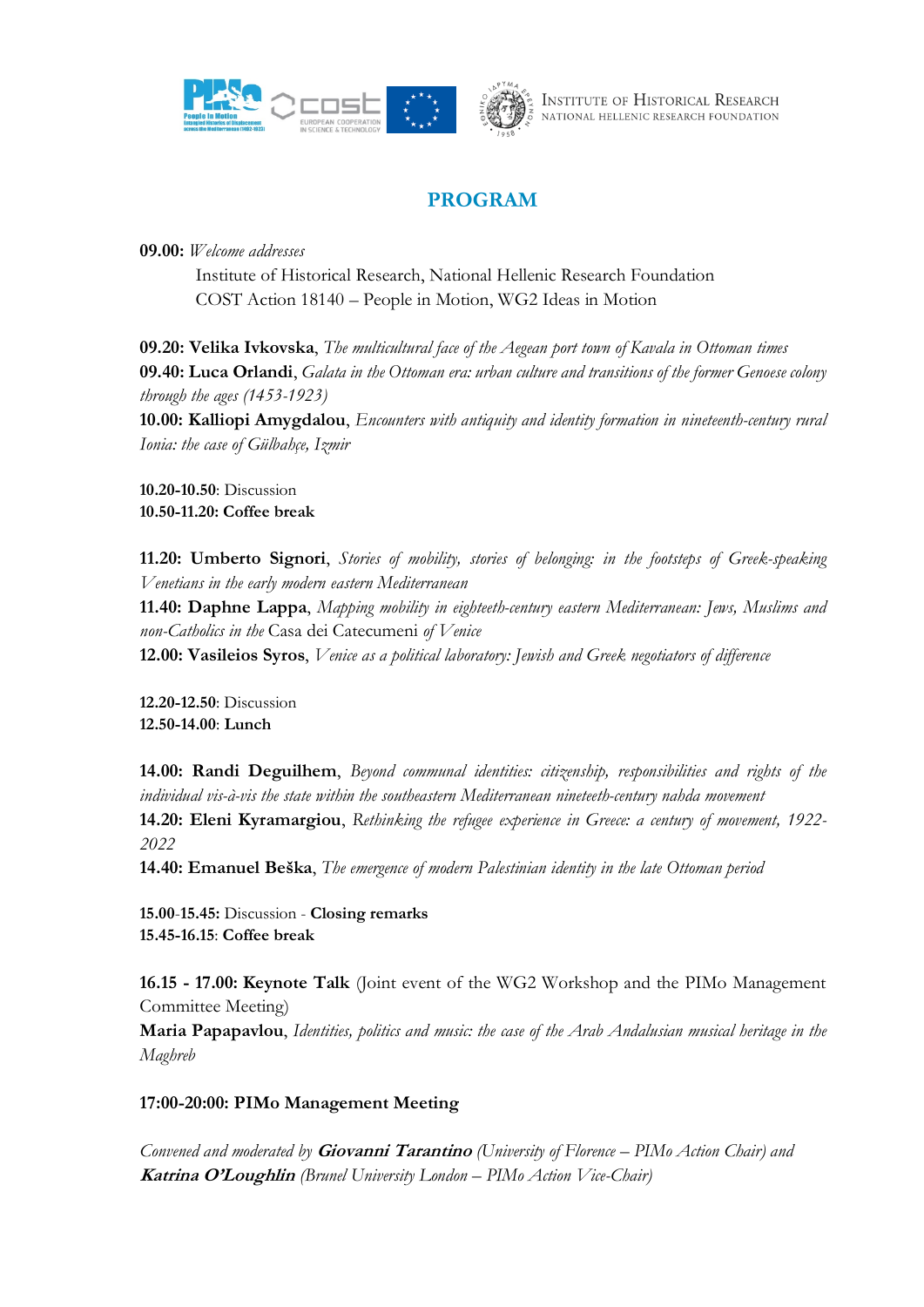

## **ABSTRACTS and SPEAKERS**

# *Thinking the Mediterranean. Communities and Identities*

## **ABSTRACTS**

### **Velika Ivkovska** - *The multicultural face of the Aegean port town of Kavala in Ottoman times*

Located at a geostrategic point of the Via Egnatia and the northern Aegean coast, the small town of Kavala played an important role as a defensive point and trading port in Ottoman times. It developed at the site of the fortified Byzantine city of Christoupolis, of which very few traces remain, and along the seacoast, shaping the built environment and surrounding landscape. Kavala's coastal location and the benefits that accrued from transit trade ensured the city's continuity through the Ottoman period and its growth into an astonishingly multiethnic and multi-confessional town. Various ethnicities, such as Slavs, Orthodox Rums, Jews and Armenians, as well as Hapsburgs and Italians, shaped the multiconfessional face of the port town and added to the richness of its history not only in architectural and urban terms but also with respect to the wider region's socio-economic wellbeing and intangible narratives. This presentation will focus on the communities that coexisted in the city through its urban development, simultaneously tracing the transformations that occurred in five centuries of its life under the Ottoman Empire.



\*\*\*

**Luca Orlandi** - *Galata in the Ottoman era: urban culture and transitions of the former Genoese colony through the ages (1453-1923)*

The settlement of Galata (or Pera) was positioned on the northern side of the Golden Horn opposite from the ancient Greek foundation of Byzantium and the later Byzantine capital of Constantinople. During the Middle Ages, this strategic suburb of Constantinople became a Genoese trade quarter and,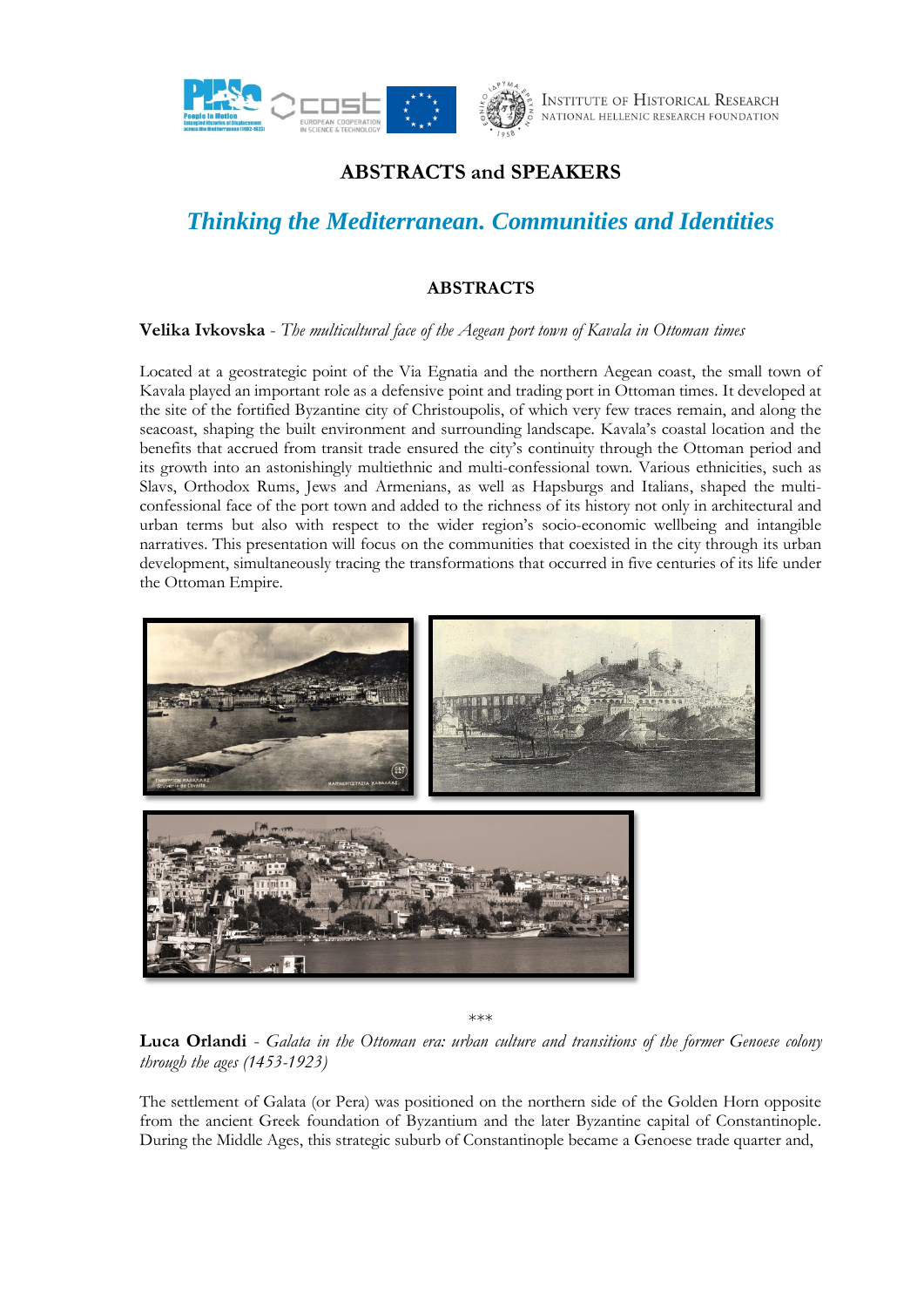



then, colony that flourished within its fortified perimeter as an independent town for almost three centuries. By that time, Galata bloomed into an important Mediterranean harbor that invited a growing influx of foreigners, the so-called 'Franks' or Levantines, attracted to this land by new possibilities for expanding commercial enterprises from the European coasts, and the Mediterranean in general, towards the East. These newcomers settled themselves in the area, bringing their own cultures, customs, traditions and religions, further diversifying the mixed makeup of the local population, which was composed mainly of Greeks (Rums), Armenians and Jews. After the Ottoman conquest in 1453, the town of Galata continued to maintain its vivid multiethnic and multicultural outlook. Under the new Ottoman order, foreign presence was enriched with new cultures and institutions introduced by Jews and Arabs coming predominantly from the Iberian peninsula, as well as by Turks from Anatolia. Galata, with its harbor and natural disposition for trade, grew into an even more important part of the commercial life of the city of Istanbul, extending its borders outside its historic walls. Galata, as a separate settlement, and its walled boundaries slowly disappeared in time due to modernization processes that occurred in the reformed Ottoman Empire of the nineteenth century and the transition to modern Pera/Beyoğlu. This cosmopolitan district would become the center of the newly emerging bourgeoisie of Istanbul in the late nineteenth and early twentieth centuries before the rise of the Turkish Republic in 1923.

\*\*\*

**Kalliopi Amygdalou** - *Encounters with antiquity and identity formation in nineteenth-century rural Ionia: the case of Gülbahçe, Izmir*

In the late nineteenth century, the inhabitants of Gülbahçe, a Greek Orthodox village in western Asia Minor, discovered the ruins of a monumental 6th century basilica in a field outside their village. This discovery was recorded as resulting from the guidance of Saint Demetrius, who appeared in the dream of a virtuous village woman named Sophia and indicated the location of the church. As a result of this dream and others that followed, the inhabitants of Gülbahçe claimed a unique relationship to their land and to the ruins – one that complicated regional, class and religious identities. The physical relationship with the church came to an end in 1922, when the inhabitants of Gülbahçe, together with all the Greek Orthodox populations of Asia Minor, were displaced to Greece following the unsuccessful Asia Minor Campaign and the compulsory Population Exchange. Nevertheless, the memory of this relationship remains recorded in the refugee oral accounts at the Centre for Asia Minor Studies in Athens, in which one can read about the various ways that the local population engaged with antiquity: by consuming it, controlling access to it, revering it. Dreaming and digging were widespread phenomena in the 19th century Greek and Ottoman world. Meanwhile, formal education in newly-founded school settings dictated a different relationship with the past and with the territory in a region where archaeologists of all national backgrounds competed for ownership over antiquity. This paper considers the history of the church's discovery from the point of view of the transfer of ideas, identity formation and material culture. It also explores the ways that incoming Muslim refugees that settled in Gülbahçe engaged with the ruins, until their final disappearance in the late 1990s.

\*\*\*

**Umberto Signori** *- Stories of mobility, stories of belonging: in the footsteps of Greek-speaking Venetians in the early modern eastern Mediterranean*

Analyses of how the concepts of mobility and belonging were (and still are) understood and narrated can be found scattered across studies on the operation of premodern and modern societies over the past three decades. Despite the existence of a vast, spread archive of European and Ottoman sources, however, our knowledge of the individuals' experience of mobility and identification in the early modern Mediterranean remains surprisingly insufficient. Much of the existing scholarship focuses on legal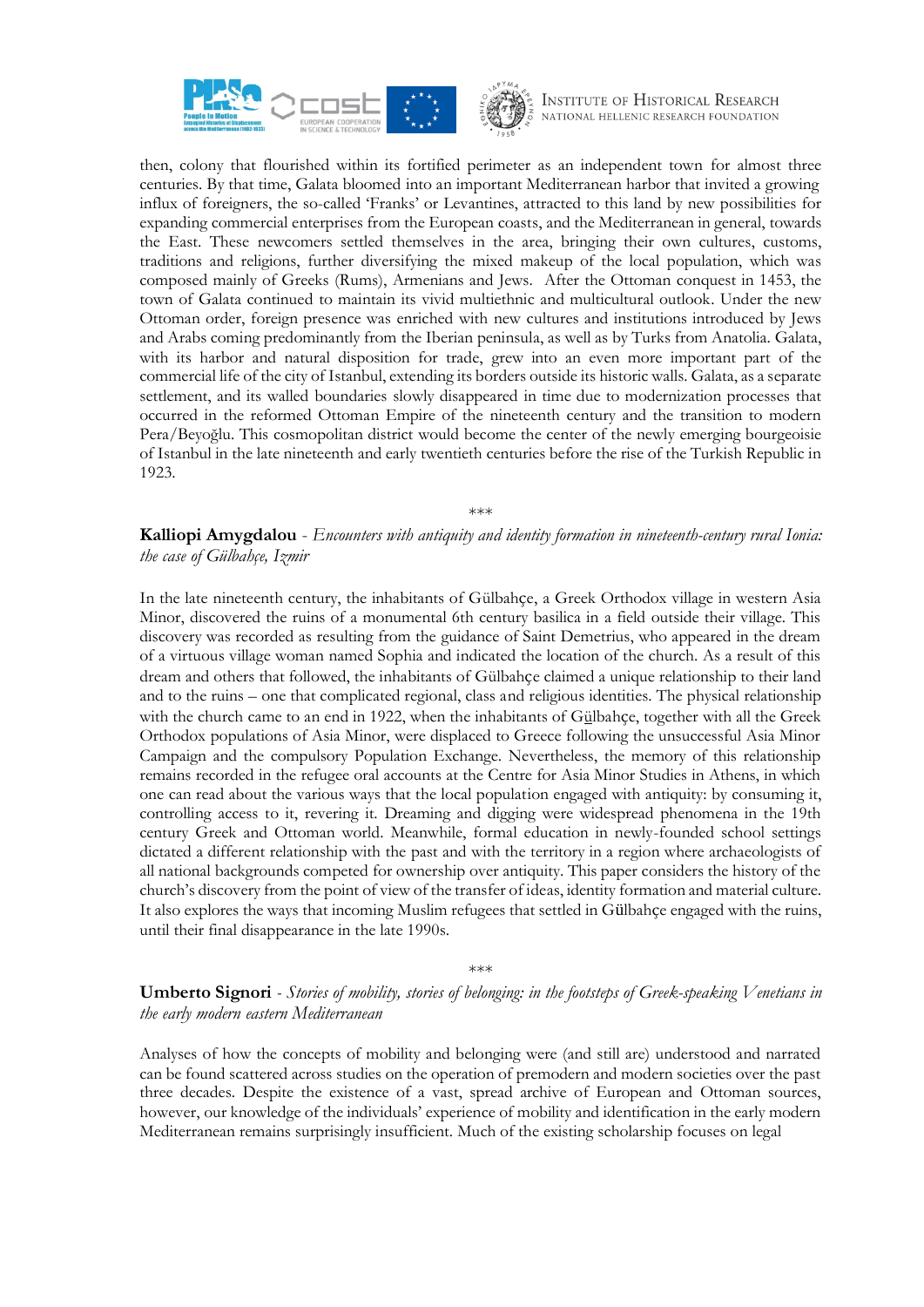



categories and geographic movements of peoples in the Mediterranean, paying less emphasis on historical narratives about understanding the meaning of displacement and unbelonging. This paper pays attention to the different ways in which the early modern experience of mobility and belonging was represented by different narrators. Focusing on the interaction between Venetian institutional reports about the migration of their Greek-speaking subjects in the Ottoman territories on one hand, and on the other hand on petitions for protection made by these migrants, I illustrate how the Venetian authorities' perspective about mobility had a strong influence on the way in which temporary laborers explained their movements. At the same time, the analysis of migrants' testaments reveals to us a distinct way in which they themselves understood their circulation in the eastern Mediterranean. I contend, therefore, that mobility could be imagined by migrants as a resource that shaped their sense of belonging, a bond that no system of domination could easily undermine. This paper aims to elucidate the Greek-speaking migrants' conception of their experiences of belonging and movement in the early modern eastern Mediterranea, which was previously unknown, making these migrants' addresses to the identity issue more accessible.

\*\*\*

## **Daphne Lappa** - *Mapping mobility in eighteenth century eastern Mediterranean: Jews, Muslims and non-Catholics in the* Casa dei Catecumeni *of Venice*

The Venetian *Casa dei Catecumeni*, a Counter-Reformation institution established in the 16th century to control and promote conversion to Catholicism, was a Mediterranean microcosm. A diverse crowd intersected there, people that had previously followed completely different paths and itineraries: Muslim soldiers, sailors, traders, journeymen but also war captives coming from the Ottoman Balkans, the coastal cities of North Africa and faraway Ottoman Anatolia; Jewish merchants, peddlers or second-hand dealers, rabbis and itinerant preachers coming from Venice and the Italian Peninsula but also from the wider Mediterranean; few Eastern Christians from the Ottoman Empire along with few Protestants, mostly mercenaries, from Holland, England or Switzerland. The world of prospective converts was a world on the move. Based on the miniature life stories that these people recounted upon their arrival at the Venetian *Casa dei Catecumeni* during the 18th century, this paper follows their trail. Adopting a microperspective and placing the emphasis on mobility as an early modern everyday experience, the paper a) inquires into what triggered the mobility of the people that reached Venice and the *Casa dei Catecumeni* b) unearths the patterns of mobility that they followed and c) highlights the key role that the Venetian Maritime State assumed as a major node within the wider network of early modern routes that interlinked the shores and lands of the Mediterranean world. The paper thus aims to contribute to the field of Mediterranean Studies and the ever-growing literature on mobilities.

## \*\*\*

#### **Vasileios Syros** - *Venice as a political laboratory: Jewish and Greek negotiators of difference*

The proposed paper seeks to engage with some of the core themes of the Workshop, namely how various forms of mobility across the early modern Mediterranean generated new patterns of symbiosis and how different systems of political and social organization shaped diverse notions of tolerance and marginality. In particular, I will revisit the importance of early modern Venice as a laboratory for illuminating the role of religious and ethnic minority groups and their relations to the agencies of political power and control. I will address this question from a new angle by looking at a new corpus of sources produced by Jewish and Greek authors in the 17th century on the relations of ethnic and religious minorities and the political organization of the Serenissima. While prior scholarship has focused on the history of these two communities within the broader context of political, social, and economic developments that occurred in Venice, the focus of this presentation will be on a later period when there was a new influx of refugees and migrants from the former Venetian colonies in the Greek isles. As such, I will discuss how the canonical sources of each tradition, notably the Bible and the ancient Greek philosophical heritage, were utilized for new interpretations in favor of Jewish and Greek presence in Venetian social and political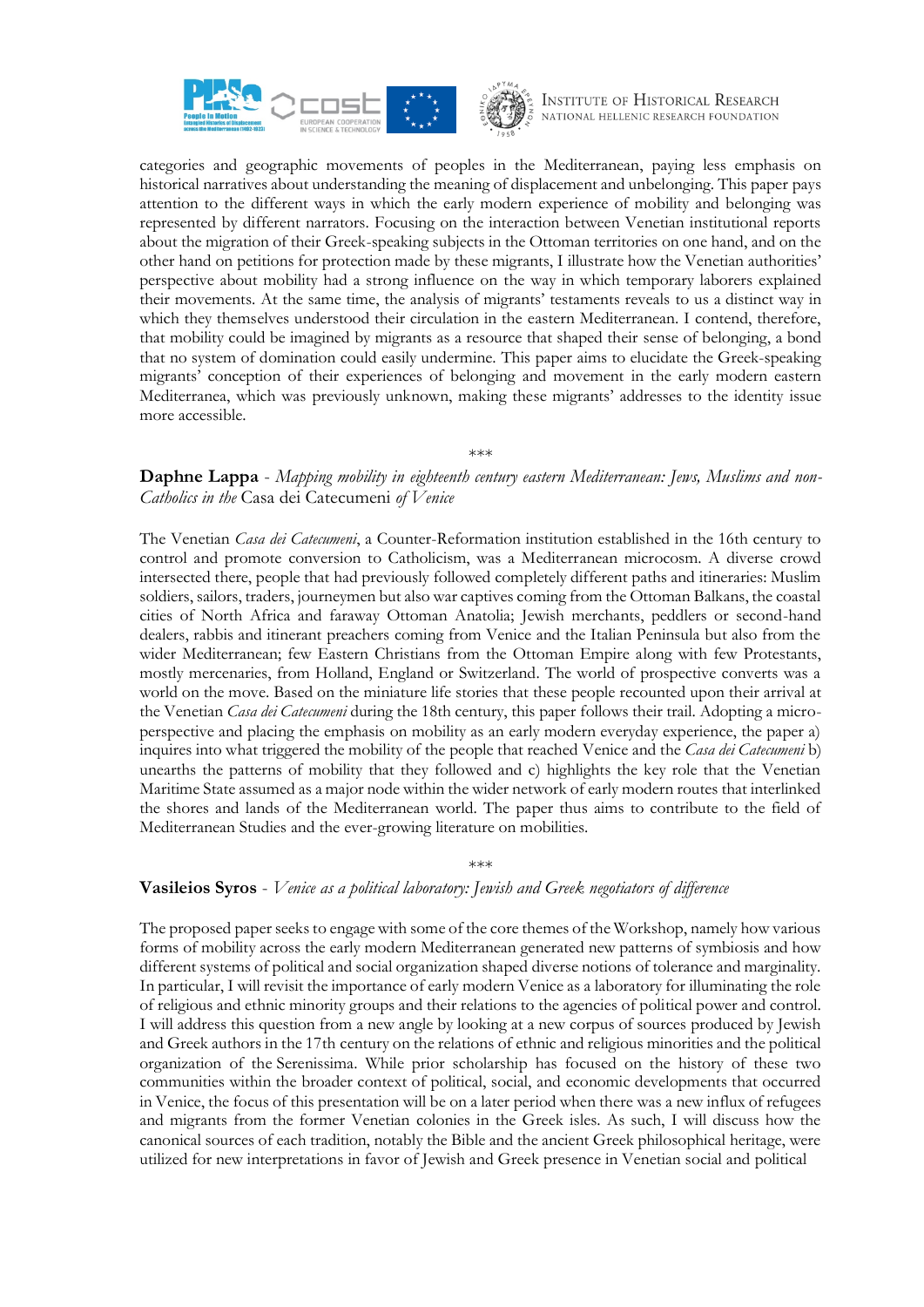



life. Additionally, I will examine the different ways in which Jewish and Greek authors theorized the benefits and disadvantages of exile and the interplay of diasporic existence and political power.

\*\*\*

## **Randi Deguilhem** - *Beyond communal identities: citizenship, responsibilities and rights of the individual vis-à-vis the state within the southeastern Mediterranean nineteenth century Nahda movement*

This paper focuses on the idea of citizenship as it was interpreted within the *nahda* (renaissance) movement in the southern and eastern Mediterranean during the nineteenth century and first decades of the twentieth. Within this framework, it will study the relationship between the expression and theory of the exercise of citizenship in different contexts within this part of the Mediterranean, including the gendered aspect of the question. The flow of ideas across the Mediterranean will also be taken into consideration, i.e. the northern Mediterranean and northern European ideas and programs of citizenship as formulated within the Enlightenment movement as they circulated within the southern and eastern Mediterranean. In this regard, this paper studies the movement of ideas relevant to the question of citizenship and the individual within specific spaces of circulation in the southern and eastern Mediterranean, namely, concerning treatises, newspapers-pamphlets and cultural-political clubs within this region as well as within the Ottoman public school system created within the Tanzimat structure.

\*\*\*

### **Eleni Kyramargiou** - *Rethinking the refugee experience in Greece: a century of movement, 1922-2022*

Between 1922 and 1924 more than one million Christians from the Ottoman Empire settled in Greece, and about five hundred thousand Muslims relocated to the newly formed Turkish state, as a result of the Greek-Turkish war of 1919-1922 and the population exchange agreement that followed. Under the pressure caused by the end of the war, Greece and Turkey, both aiming to promote interior security and stability, bilaterally decided to solve the issues arising from the existence of minority populations permanently and definitively. The Treaty of Lausanne put an end to the constant movement of populations that had begun with the Balkan Wars of 1912-1913. Although the Treaty was signed at the beginning of 1923 the population exchange process was completed at the end of 1924, highlighting the multiple speeds and varying volumes of movement. At the same time, the 1923 agreement legally established the method of population exchange in the international arena. In Greek public discourse the refugee movement of 1922 is rarely considered a result of the expansionist policy of the Greek government or the consequence of the military defeat. It is most commonly viewed instead as a tragic moment in modern Greek history. Conversely, the refugee settlement is treated as a permanent new condition without focusing on the constant mobility of these populations inside and outside Greece. The predominant perception of the refugee experience is based on a teleological and linear understanding of human mobility: refugees left a specific geographical location at a specific historical conjuncture and, finally, they settled to a "new" life in a specific geographical location. This teleology simplifies a history of intertwined mobility stories that marked the shaping of the southeast Mediterranean in the first decades of the twentieth century. On the contrary, the interdisciplinary research project "100 memories" proposes a different methodology by re-creating and narrating the migration history of four port cities (Chania, Piraeus, Volos and Thessaloniki) in the twentieth century. Presenting this research project, I will try to highlight the constant mobility of the refugee populations and their contribution to the formation of the modern urban fabric of these four Greek port cities. The refugee movement of 1922 will be the starting point from which to follow the evolution of these cities and the continuous movement of people to and from these cities throughout the twentieth century.

\*\*\*

### **Emanuel Beška** - *The emergence of modern Palestinian identity in the late Ottoman period*

This paper focuses on the origins of modern Palestinian identity and the reasons for the wide adoption of the concept. It looks at when and in what context Arabs began to use the Arabic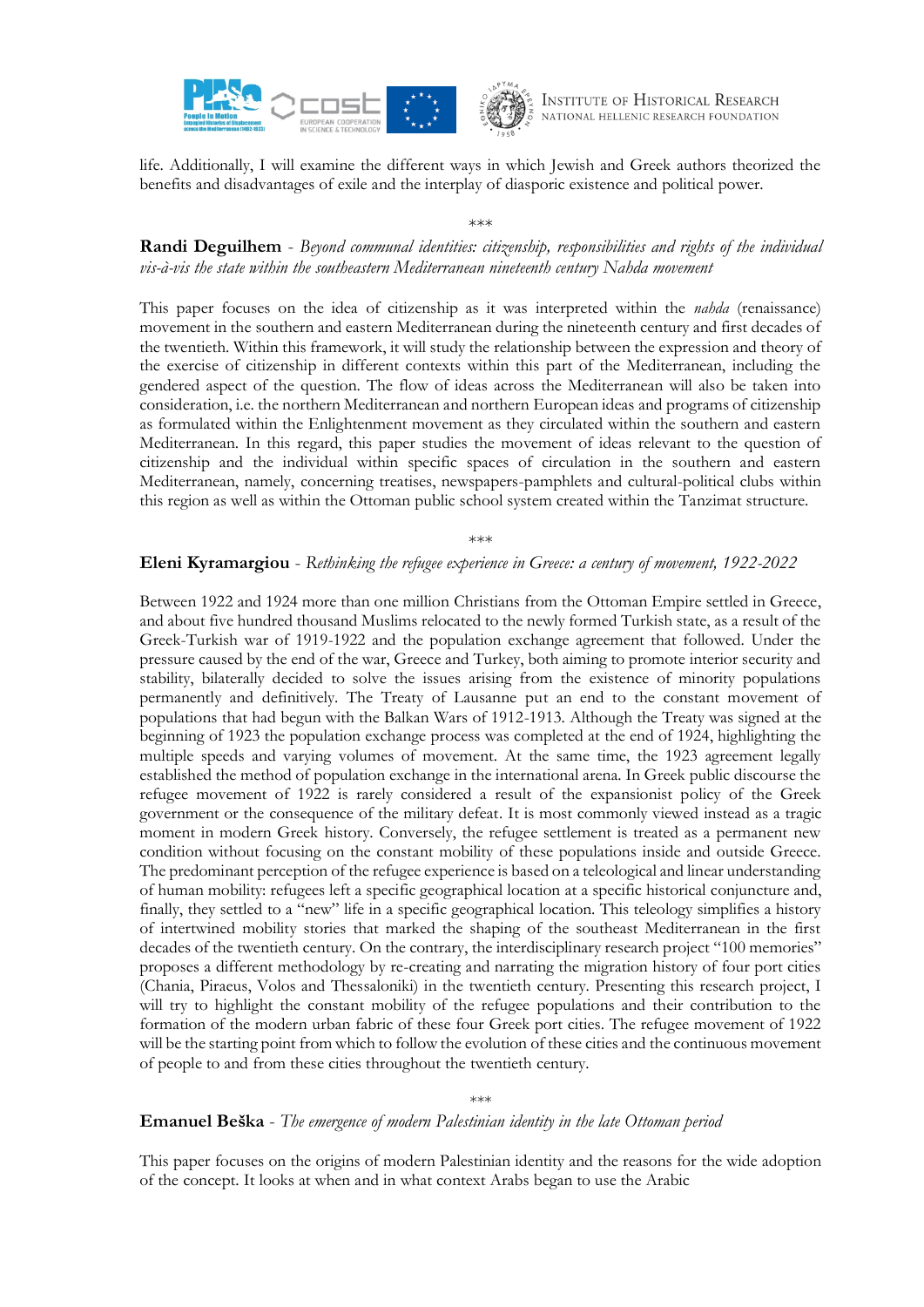



term *Filasṭīnī* ("Palestinian") to refer to the people living in the three Ottoman *sanjaqs* of Jerusalem, Nablus, and Akka that later became Mandatory Palestine. Palestinian identity began to coalesce in the first two decades of the twentieth century, and the term started to occur in the periodical press mainly in articles discussing Zionism, Orthodox Renaissance (reform movement in the Greek Orthodox Patriarchate of Jerusalem), and the Palestinian diaspora. The article delves deeper into how the use of the term *Filasṭīnī* ("Palestinian") was informed by the experience of Palestinians living outside of their Palestinian homeland – both within the Ottoman Empire and abroad (mostly in the Americas). Moreover, it considers how the shared experience of being exposed to Zionist activities drew together the inhabitants of the *mutaṣarrifīya* of Jerusalem and the people from the two northern *sanjaqs* – despite pertaining to different administrative units. Furthermore, the paper analyses the reasons for substituting both more inclusive terms that were in circulation at that time, – like Ottoman, Syrian, and Arab – as well as the more parochial ones – like *Nābulusī* ("inhabitant of the town/*sanjaq* of Nablus") or *Qudsī*/*Maqdisī* ("Jerusalemite"). The research draws mainly on extant issues of Late Ottoman Palestinian Arabic newspapers (*Filasṭīn*, *al-Karmal*, *al-Quds, al-Munādī*) and to a lesser degree on Lebanese periodicals (*al-Mufīd*, *Lisān al-Ḥāl*).

\*\*\*

### **Maria Papapavlou** - *Identities, politics and music: the case of the Arab Andalusian musical heritage in the Maghreb*

Classical Andalusian music is believed to have come to North Africa with Muslim and Moriscos populations who were expelled from Córdoba, Sevilla, Valencia, and Granada by decrees of Christian kings during the period of the Reconquista of Al-Andalus and later (13<sup>th</sup> -17<sup>th</sup> century). This paper will focus on contemporary identity politics in nation-states and societies of the Maghreb regarding the uses (and abuses) of Andalusi music. Reflecting the glorious Arabic past of the Iberian Peninsula (711-1492), Andalusi musical heritage has been a vehicle of political and cultural negotiations at various levels in national/colonial and postcolonial contexts. I will discuss the cases of Tunisia (national identities), Algeria (trans-local identities), Morocco (socio-economic identities), and Libya (local identities) in the light of ethnomusicological and anthropological field research in the region. Without going into much ethnomusicological detail, selected audiovisual examples will illustrate the different cases, aiming to give a sense of contemporary Andalusian musical performances in the Maghreb.

### **SPEAKERS**

**AMYGDALOU Kalliopi** is an architectural historian and Senior Researcher at ELIAMEP, where she leads the ERC StG project HOMEACROSS 'Space, Memory and the legacy of the 1923 Population Exchange between Greece and Turkey'. She has held a lecturer position at the School of Architecture, Izmir Institute of Technology (2015-2017). Her work has been published in academic journals (*International Journal of Islamic Architecture*, *Bulletin de correspondence hellénique*, *Historica*), and she has co-edited *The Future as a Project; Doxiadis in Skopje* (Hellenic Institute of Architecture 2018).

**BEŠKA Emanuel** is Research Fellow at the Institute of Oriental Studies of the Slovak Academy of Sciences. He is an Arabist and historian of the modern Middle East with a research focus on late Ottoman Palestine. He has authored some two dozen peer-reviewed research papers and two scholarly monographs: *From Ambivalence to Hostility: The Arabic Newspaper Filasṭīn and Zionism, 1911–1914* (Slovak Academic Press 2016)*, Unfulfilled Hopes of the Arab Spring: A Decade of Revolutions, Uprisings and Conflicts in the Middle East*.

**DEGUILHEM Randi**, Professor with the CNRS, is a historian of the modern and contemporary eastern and southern Mediterranean world. Her research interests include the jurisprudence of waqf foundations and their application, a topic in which gender analysis is one of the relevant elements, as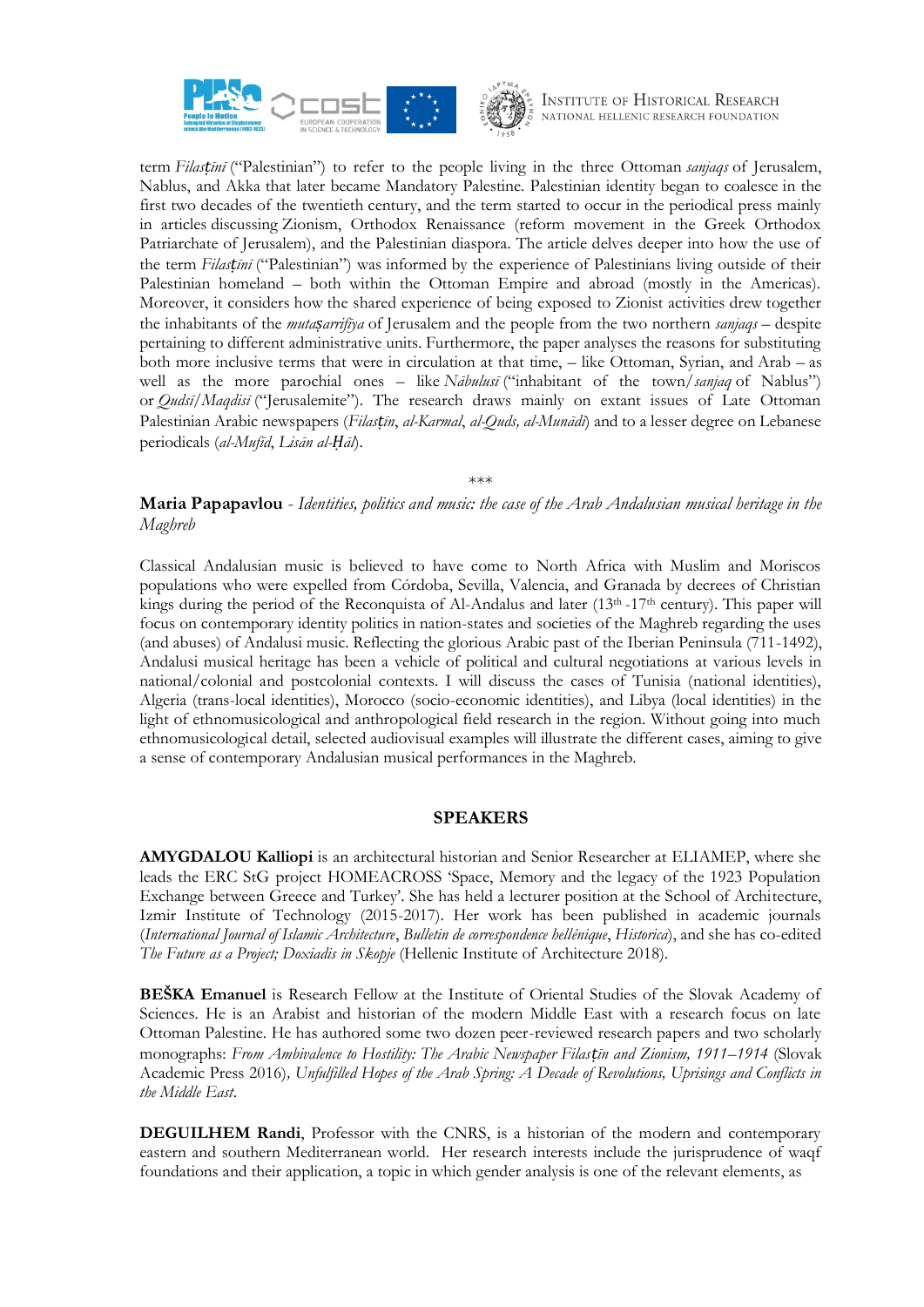



well as the cultural history of Syria from the late Ottoman era to the present revolutionary era. She is a member of TELEMMe-MMSH, Aix-Marseille University (AMU), France, where she directed graduate seminars (1998-2010) and supervised PhD dissertations. In 2010-2016 she directed the graduate seminar on waqf foundations at IISMM-EHESS, Paris, and in 2012-2016 the GDRI CNRS research cluster WAQF Foundations, with nine national and international partners. During 2015-2020 she directed the AMU platform *GenderMed*.

**IVKOVSKA Velika** is an engineer architect and Assistant Professor at the International Balkan University, Skopje. She holds a Bachelor's degree in Engineering and Architecture from the University of "Ss. Cyril and Methodius" and a Master of Science degree in Building Heritage from the University American College Skopje, Faculty of Architecture and Design. She completed her PhD thesis at Istanbul Technical University, Faculty of Architecture, Department of History of Architecture, between 2014 and 2018. She is an active participant in conferences and seminars that relate to the history of architecture. Her fields of interest encompass Ottoman and vernacular architecture, as well as Byzantine architecture, modern architecture and history of garden design. As an active member of the International Council on Monuments and Sites (ICOMOS) N. Macedonia, EAUH, AISU and People in Motion Workgroup 2, her work and researches are focused on the built heritage and its protection and preservation. She is publishing widely on architectural, vernacular and urban environments.

**KYRAMARGIOU Eleni** is Associate Researcher at the Institute of Historical Research/National Hellenic Research Foundation. She holds a PhD in Contemporary History from the University of the Aegean, and has participated in research programs of the Institute of Mediterranean Studies/Foundation of Research and Technology, the Institute of Historical Research/National Hellenic Research Foundation, and the National Bank of Greece Cultural Foundation. Her research focuses on refugee settlement and industrial history in the wider area of the Piraeus. She is currently Principal Investigator of the research project "100 Memories" (2020-2023), which focuses on the memories and legacies of the population exchange and the refugee settlement in Greece. She has published a book and several articles in academic and non-academic journals.

**LAPPA Daphne** holds a BA degree in History from the University of Crete and Master and PhD degrees from the European University Institute of Florence. Her research interests encompass different aspects of religious group formation and cross-confessional dynamics in the pre-modern and modern eastern Mediterranean. She has earned postdoctoral fellowships at the Digital Humanities Laboratory/Swiss Federal Institute of Technology in Lausanne, at the Seeger Center for Hellenic Studies/Princeton University, and at the Hellenic Institute for Byzantine Studies in Venice. She has taught as adjunct lecturer at the Universities of Athens and Corfu and is currently teaching at the University of Patras.

**ORLANDI Luca** is an architect and architectural historian. He graduated from the Faculty of Architecture, University of Genoa, and holds a PhD degree (2005) from the Polytechnics of Turin, Program of History and Critics of the Architectural and Environmental Heritage. His doctoral thesis discusses the Ottoman architect Sinan. He lives in Istanbul, where he teaches history of architecture, contemporary architecture, and architectural design studio as Assistant Professor at Özyeğin University, Faculty of Architecture and Design. He has given lectures and seminars and participated in international workshops in universities in Turkey and abroad, and in recent years serves as Resident Professor at Politecnico di Milano. His fields of interest include Ottoman architecture, the architect Sinan, Galata and the Genoese colonies in the eastern Mediterranean, contemporary Italian and Turkish architecture, and travelogue in the Levant.

**PAPAPAVLOU Maria** is Professor of Ethnomusicology – Music Cultures of the Mediterranean at the Faculty of Music Studies, National and Kapodistrian University of Athens. She was born in Switzerland and studied piano and music theory at the National Conservatorium of Athens. She graduated from the Department of Philosophy and Social Studies of the University of Crete (1994). She holds a PhD from the Institut für Ethnologie of Leipzig University (2000). Her thesis is about flamenco, Gitanos and their